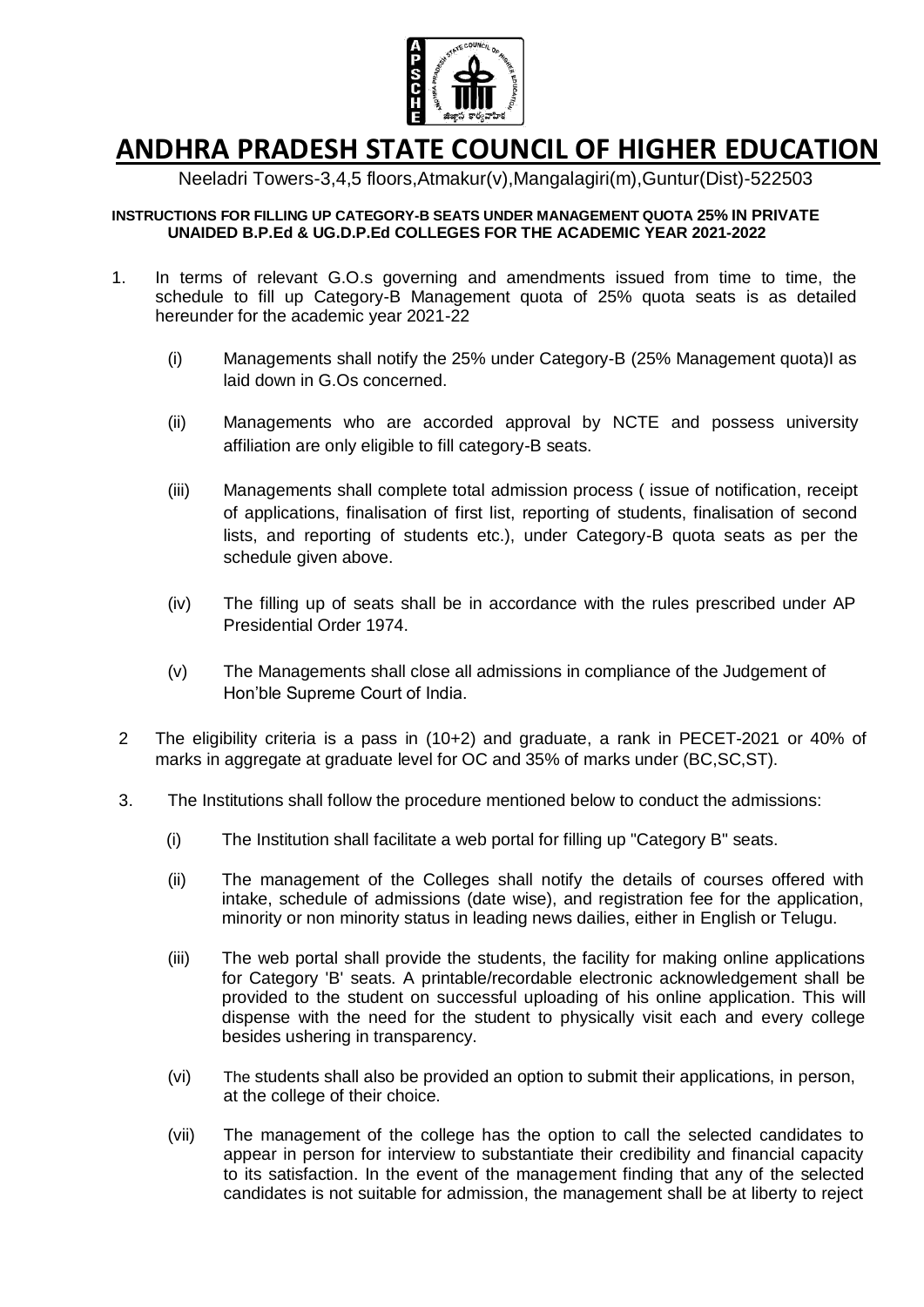the candidature of such candidates and the reasons should be communicated to the Competent Authority.

- (viii) All admissions to the category 'B' seats shall be completed in compliance of the judgement of Hon'ble Supreme Court of India.
- (ix) The web portal shall be opened for all students desirous of seeking admission to Category 'B' seats in Private Un-Aided Professional colleges in the State. Candidates can apply to colleges of their choice by visiting the portal only during the dates notified by the Competent Authority.
- (x) A candidate can select any of the college/colleges and apply online for seeking admission to Category 'B' seats of college/colleges after paying the requisite registration fees as notified by the college.
- (xi) The candidate can also give his order of preference for admission to a college by giving the order of preference from among the courses offered by the college in the online application form. Only one form needs to be filled for a college regardless of the number of options.
- (xii) A candidate can apply for more than one college by visiting the respective website of colleges and apply online after paying the registration fees specified for each college,
- (xi) No new application shall be accepted after the closing date of admissions to the college.
- (xiii) The Management of the college shall administer the selection process as per the admission procedure specified. Each college shall download the data of the applications received and pertaining to it, after the closing date as notified by the Competent Authority.
- (xiv) The selection of candidates shall be done by the college managements themselves, as per the merit of the candidates.
- (xv) The selection list, after selection process is completed by the management of respective colleges as per the prescribed norms, shall be uploaded by the managements on the website of the institution.
- (xvi) In case of unfilled seats if any, the concerned colleges shall admit candidates from out of the left over vacancies in order of merit from the merit list (second selection list).
- (xvii) After completion of the admission process, the college managements shall upload in the web portal provided by the Competent Authority and forward the list of admitted candidates and also for ratification by the Competent Authority as per the prescribed schedule.
- (xviii) The Institution shall furnish information in accordance with the instructions issued for submission of admission lists by the Competent Authority.
- (xix) The Competent Authority will verify the list of the selected candidates and validate the same with reference to the G.Os and the procedure prescribed by the Competent Authority.
- (xx) The Competent Authority shall approve the validated list, if found tallying by cross validation process or reject the lists, if found to be at variance to the rules and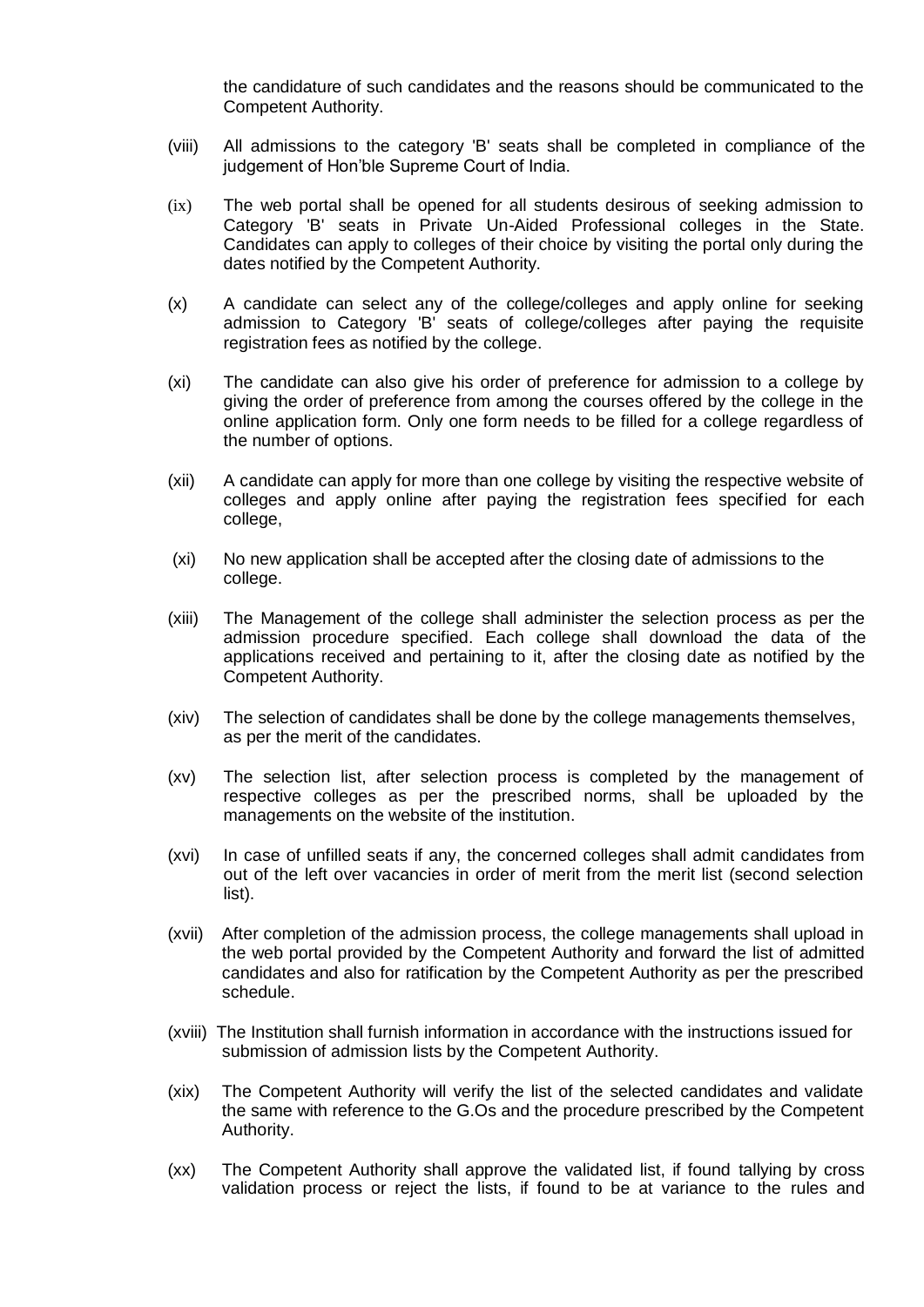procedures prescribed and communicate the same to the concerned colleges for compliance.

- (xxi) Applications of candidates not fulfilling the required conditions during the validation of the list by the Competent Authority will summarily be rejected.
- (xxii) The Competent Authority shall open a helpline to assist the candidates and college managements to sort out their grievances and provide technical support if needed.
- (xxiii) The Management shall collect the Tuition fee as prescribed by the Government for category 'B' seats and any excess fee collected will amount to capitation fee and Managements are liable for action under A.P. Educational Institutions (Regulation of Admissions and Prohibition of Capitation fee) Act, 1983.
- (xxiv) Any complaint/appeal against the selection shall be made to the Competent Authority.
- (xxv) The managements shall comply with the above instructions and failure in implementing the same shall entail action as per the relevant Acts and Rules in force.
- 3 The Institution shall undertake the responsibility on the irregularities noticed by the Competent Authority.
- **4 Detailed user guide for uploading into portal for the admissions conducted will be made available in due course.**

The Competent Authority shall have the authority to impose fine or to initiate action or both for violation of Instructions as per the G.O's in vogue.

#### **Sd/- CHAIRMAN, COMPETENT AUTHORITY**

To

The Principals / Managements of B.P.Ed & UG.D.P.Ed colleges in the State

## **PECET-CATB ADMISSIONS SCHEDULE**

| <b>ACTIVITY</b>                                                    | <b>DATE</b>   |
|--------------------------------------------------------------------|---------------|
| LAST DATE FOR UPLOADING OF SPOT ADMISSIONS IN WEB PORTAL WITHOUT   | 04-03-2022 to |
| <b>LATE FEE</b>                                                    | 08-03-2022    |
| LAST DATE FOR PAYMENT OF PROCESSING FEE THROUGH PAYMENT GATEWAY    | 04-03-2022 to |
| <b>WITHOUT LATE FEE</b>                                            | 08-03-2022    |
| LAST DATE FOR UPLOADING OF SPOT ADMISSION CANDIDATES IN WEB PORTAL | 09-03-2022 to |
| WITH LATE FEE OF Rs.2000/- PER DAY                                 | 16-03-2022    |
| LAST DATE FOR PAYMENT OF PROCESSING FEE THROUGH PAYMENT GATEWAY    | 09-03-2022 to |
| WITH LATE FEE OF 2000 PER DAY                                      | 16-03-2022    |